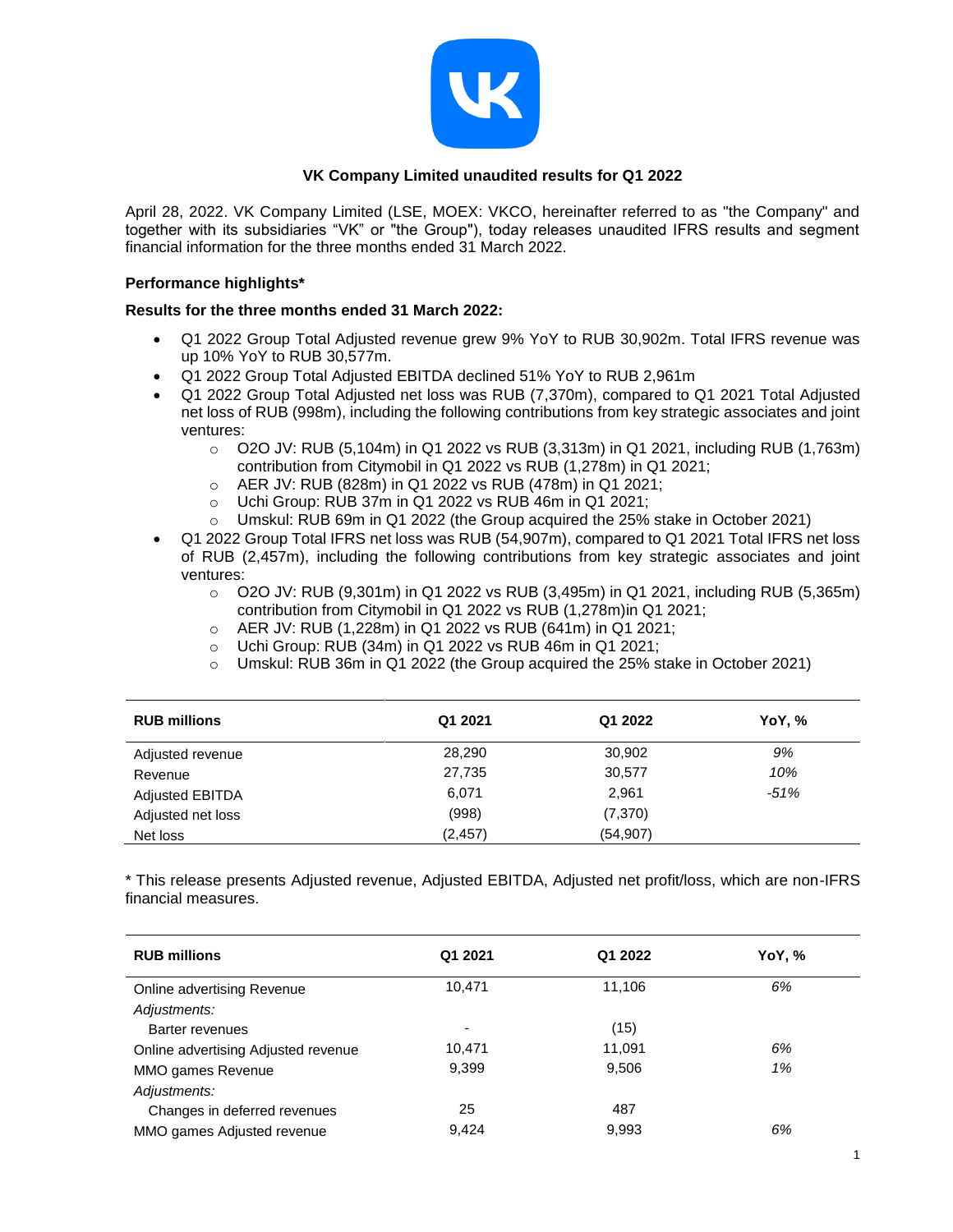

| <b>RUB millions</b>                                      | Q1 2021 | Q1 2022 | YoY, % |
|----------------------------------------------------------|---------|---------|--------|
| <b>Community IVAS Revenue</b>                            | 4,359   | 4,893   | 12%    |
| Adjustments:                                             |         |         |        |
| Changes in deferred revenues                             | 118     | (25)    |        |
| Community IVAS Adjusted revenue                          | 4,477   | 4,868   | 9%     |
| <b>Education Technology services</b><br>Revenue          | 1,740   | 2,822   | 62%    |
| Adjustments:                                             |         |         |        |
| Changes in deferred revenues                             | 412     | (113)   |        |
| <b>Education Technology services</b><br>Adjusted revenue | 2,152   | 2,709   | 26%    |
| Other Revenue                                            | 1,766   | 2,250   | 27%    |
| Adjustments:                                             |         |         |        |
| Changes in deferred revenues                             | ۰       | (9)     |        |
| Other Adjusted revenue                                   | 1,766   | 2,241   | 27%    |

VK's net debt position excluding lease liabilities at the end of March stood at RUB 54,387m (RUB 70,689m including lease liabilities). Net Debt (including lease liabilities) to LTM Adjusted EBITDA was 2.46x as of the end of March.

Due to the ongoing suspension of trading of VK's GDRs on the London Stock Exchange, a "De-listing Event" for VK convertible bonds has occurred. The Company is developing a proposal to the bondholders to address the event and possible alternatives to the put option exercise together with the appointed advisors.

The Company has also announced a number of changes to the Board of Directors as well as the management team in year-to-date. The Board of Directors was enhanced with additions of a number of Russian Scientific Community Members, along with appointments of a number of senior leaders in areas such as AI, Information Security, Investments and Business Development, Marketing and others within the management team. VK has also added a new position of a dedicated ESG Manager as a reflection of its ongoing focus on the sustainable development agenda.

Given the still limited visibility and high level of uncertainty, the Company refrains from providing forward guidance and outlook at this stage. While there will be no regular results call at this time, VK welcomes any queries from its stakeholders using the Investor Relations contact details below and remains available for individual incoming call requests.

*In our effort to further enhance our reporting quality, we transformed Group's aggregate segment financial information previously presented in the form of management (CODM) accounts starting from Q1 2022* results. In addition to IFRS-based disclosure, we will report adjusted metrics, which are used in the *management decision making process, with a clear transition between IFRS-based results and adjusted metrics to be provided, including within segmental disclosure.*

*In 2022 the Company changed its approach to allocation of corporate service expenses. Previous period (2021) was restated accordingly for comparison basis with related reference file available on the VK website: [https://vk.company/en/investors/materials/.](https://vk.company/en/investors/materials/) The Company analyzed functionality of key services and defined appropriate drivers to allocate expenses for each service. Previously the Company applied a single driver in allocation of all such expenses based on the share of each segment in direct costs.*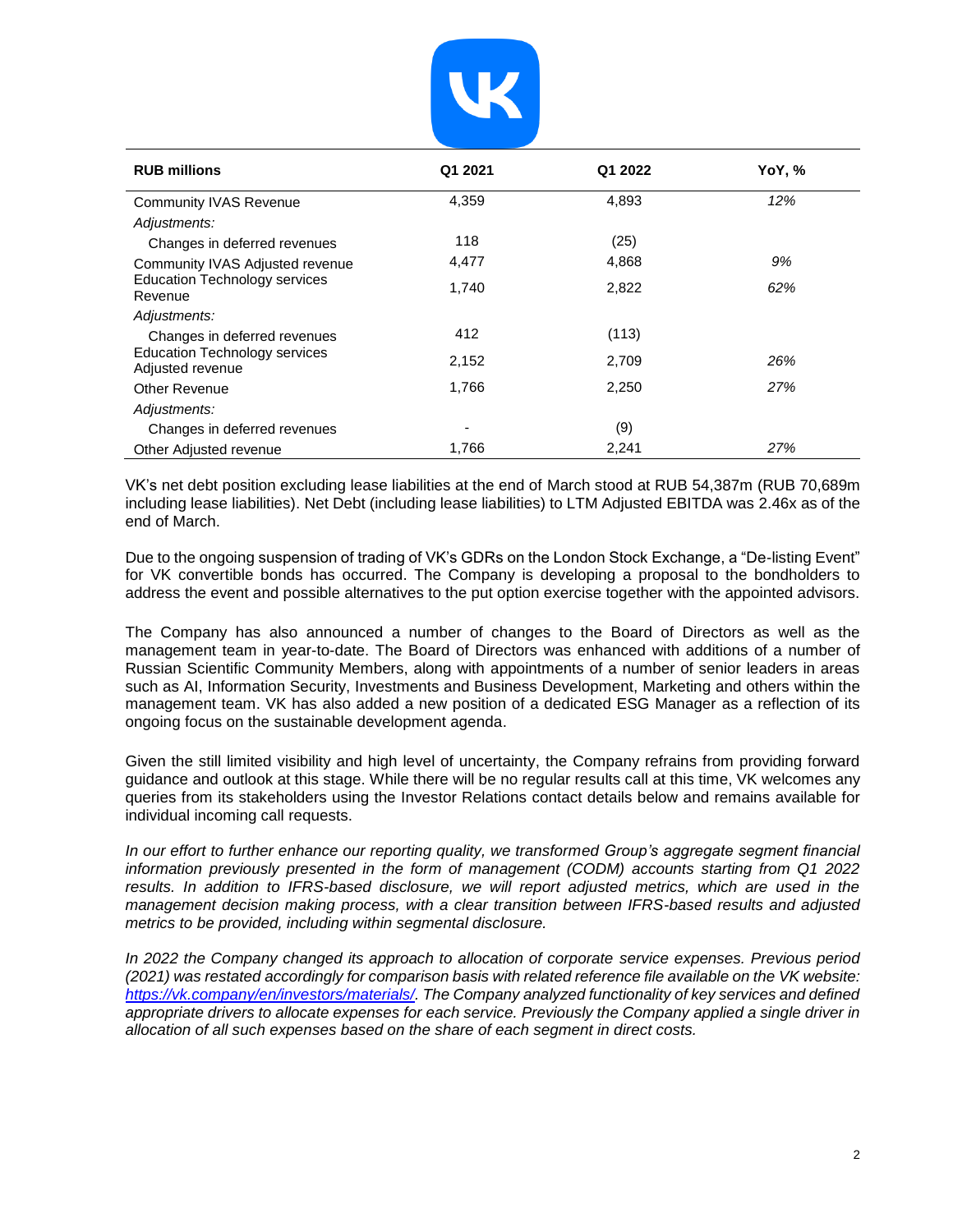

## **Segmental highlights**

#### **Communications and Social segment**

The segment's Adjusted revenue was up 9% YoY to RUB 14.6bn in Q1 2022, with advertising revenue and Community IVAS being the largest revenue components. The segment's IFRS revenue was up 10% YoY to RUB 14.6bn in Q1 2022. Adjusted EBITDA declined by 13% YoY to RUB 4.9bn in Q1 (with a margin of 34% vs 42% a year ago) due to higher personnel expenses and investments into music content.

| <b>RUB millions</b>          | Q1 2021 | Q1 2022 | YoY, % |
|------------------------------|---------|---------|--------|
| Revenue                      | 13,301  | 14,644  | 10%    |
| Adjustments:                 |         |         |        |
| Changes in deferred revenues | 117     | (34)    |        |
| <b>Adjusted revenue</b>      | 13,418  | 14,610  | 9%     |
| External revenue             | 13,362  | 14,577  |        |
| Intersegment revenue         | 56      | 33      |        |
| Operating expenses           | (7,804) | (9,701) | 24%    |
| <b>Adjusted EBITDA</b>       | 5,614   | 4,909   | $-13%$ |
| Adj. EBITDA margin, %        | 42%     | 34%     | $-8pp$ |

#### **Communications and Social Segment Performance – Q1 2022**

#### *VKontakte*

VKontakte maintains its lead among social networks in Russia with an average MAU of 73.4mn (+1.3% YoY) and DAU of 47.2mn in Q1. March marked several new records, including Russia MAU of 75.8mn, peak Russia DAU of 50mn, along with global MAU exceeding 100mn for the first time (100.4mn, +2.4% YoY). As of March, mobile time spent on VKontakte was at 44.2 minutes per day and as high as 57.1 minutes per day for the most engaged age group, 12–24 y.o\*.

The number of VK Mini Apps rose by 43% YoY in March to 42,000, with an average MAU of 41.8mn in Q1 (+8.4% YoY). In the meantime, in-app ad revenue of mini apps and games on the VK Mini Apps platform grew by 89% YoY in Q1.

VK Video (rolled out in October 2021) reached an all-time high of 2.45bn daily views in March with average daily views at 2.11bn for the quarter. In March, VK Video was scaled to Smart TVs. VKontakte saw growth in video views on the social network itself, with 957mn (+20% YoY) in average daily views in Q1, peaking at >1.3bn views in March.

VKontakte is seeing an increase in content creation and consumption in Russia. In March, the number of created communities increased by 68% YoY, while the number of confirmed friend requests was up 30% YoY. The number of newly registered users also rose by 63% YoY, and news feed views increased by 16% YoY.

Creators using VK Donut earned over RUB 67mn in Q1 (+25% QoQ), with the number of public pages using VK Donut up 1.6x YoY and the number of paid community subscribers up 2x YoY in Q1.

The total number of active businesses on VKontakte reached 2.4mn in March.

\* Source: Mediascope, March 2022, Russia (all cities, age 12+), Mobile.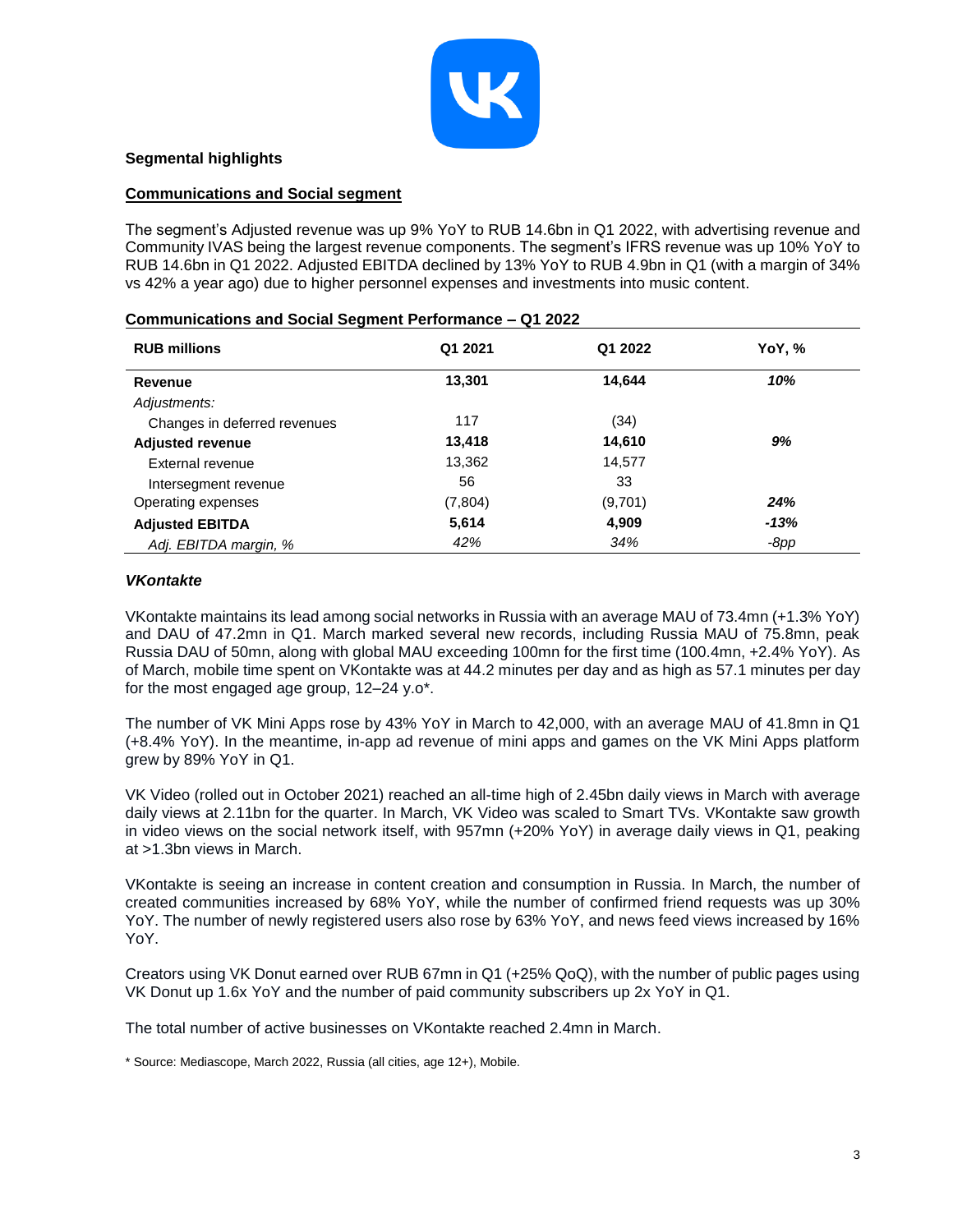

## *Odnoklassniki (OK)*

Average Russia MAU stood at 38mn in Q1, with high engagement reflected in more than 8.9bn virtual gifts, 580mn postcards and 545mn stickers sent during the quarter. The number of new user registrations in March grew +17.8% YoY and the number of restored profiles grew +30.5% YoY, driven by the 25-45 y.o. age group, with new users demonstrating above average engagement.

Moments MAU reached 28.5mn in March (+1.7x YoY). The number of views stood at 450mn (+2.2x YoY) and reactions at 41mn (+2x YoY) in Q1.

Payments to game developers for advertising in their projects increased by 2.2x YoY in Q1.

#### *Pulse and Relap (recommendation platforms)*

In Q1, Pulse DAU stood at 7.6mn (+32% YoY), with MAU of 86.8mn (+40% YoY). Relap DAU stood at 7.4mn (+0.1% YoY) in Q1, with MAU of 100mn (+0.3% YoY). Combined Adjusted revenue reached RUB 559mn in Q1 (+224% YoY). Timespent per active user increased by 17% YoY to 13.5 minutes.

#### **Games segment (represented by MY.GAMES)**

MY.GAMES Bookings (Revenue adjusted for changes in deferred revenue or Adjusted revenue) increased by 5.3% YoY to RUB 11.5bn. ~94% of Bookings came from F2P games, with mobile share at 76% of the total in Q1 (versus 78% in Q1 2021).

The Games segment Adjusted EBITDA declined to RUB 0.2bn (versus RUB 2.1bn in Q1 2021) due to heavy user acquisition (UA) investments.

Average MAU stood at 27.9mn in Q1 (+33.6% YoY). The share of monthly paying users declined to 3.8% given the higher exposure to the hyper casual genre.

#### **Games Segment Performance – Q1 2022**

| <b>RUB millions</b>                | Q1 2021  | Q1 2022   | YoY, % |
|------------------------------------|----------|-----------|--------|
| Revenue                            | 10,925   | 11,061    | 1%     |
| Adjustments:                       |          |           |        |
| Changes in deferred revenues       | 26       | 474       |        |
| <b>Bookings (Adjusted revenue)</b> | 10,951   | 11,535    | 5%     |
| External revenue                   | 10,927   | 11,498    |        |
| Intersegment revenue               | 24       | 37        |        |
| Operating expenses                 | (8, 872) | (11, 314) | 28%    |
| <b>Adjusted EBITDA</b>             | 2,079    | 221       | -89%   |
| Adj. EBITDA margin, %              | 19%      | 2%        | -17pp  |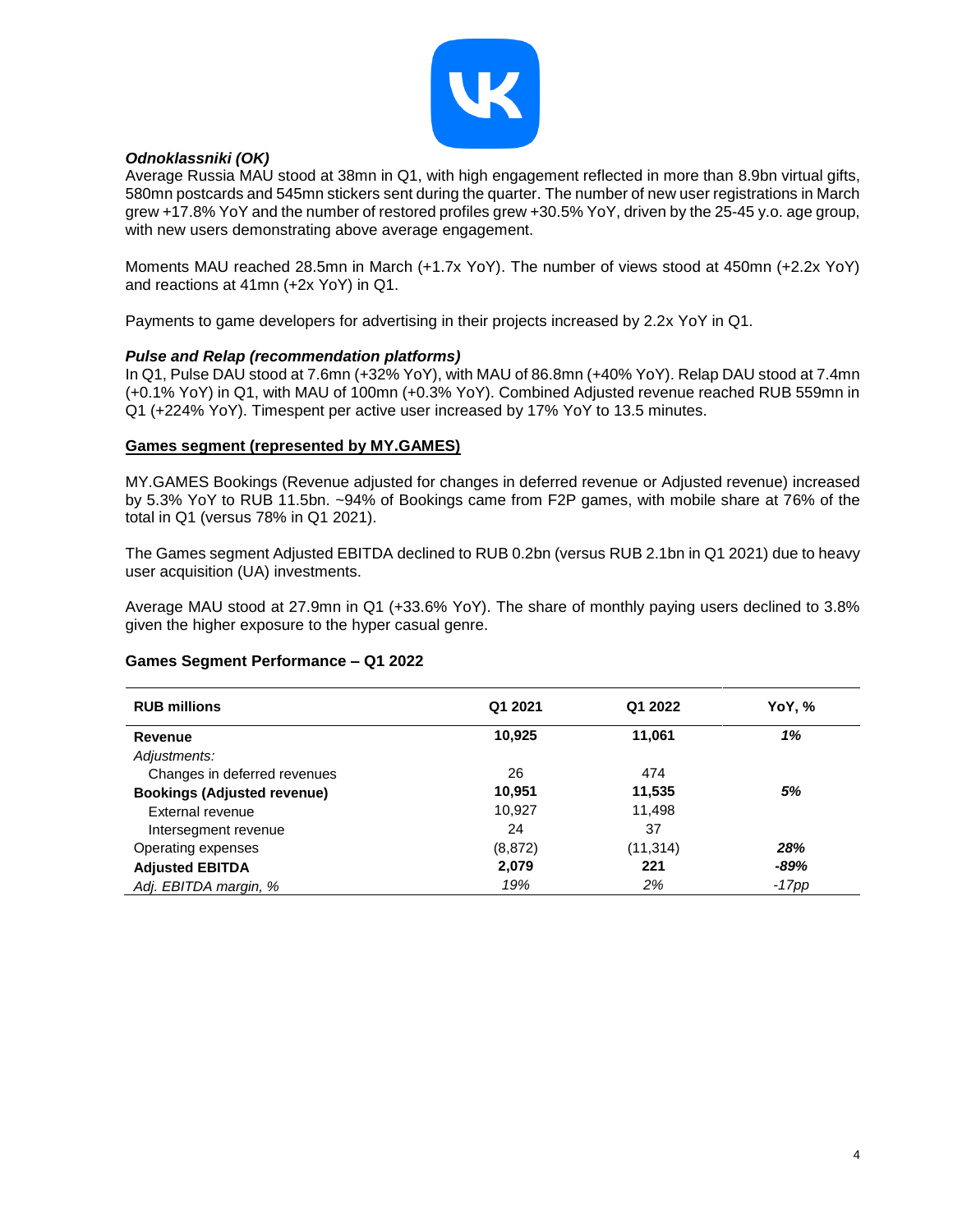

## **EdTech segment (represented by Skillbox Holding Limited), which includes Skillbox, Geekbrains, Skillfactory, Mentorama, Lerna**

Adjusted revenue rose by 27% YoY to RUB 2.7bn in Q1 2022, while the segment's IFRS revenue was up 62% YoY to RUB 2.8bn. EdTech delivered an Adjusted EBITDA loss of RUB 0.4bn in Q1 compared to a loss of RUB 0.1bn in Q1 2021 due to weaker demand in March and accrued tax reserves in 1Q.

### **EdTech Segment Performance – Q1 2022**

| <b>RUB millions</b>          | Q1 2021 | Q1 2022  | YoY, %  |
|------------------------------|---------|----------|---------|
| <b>Revenue</b>               | 1,740   | 2,826    | 62%     |
| Adjustments:                 |         |          |         |
| Changes in deferred revenues | 412     | (100)    |         |
| <b>Adjusted revenue</b>      | 2,152   | 2,726    | 27%     |
| External revenue             | 2,152   | 2,712    |         |
| Intersegment revenue         |         | 14       |         |
| Operating expenses           | (2,276) | (3, 151) | 38%     |
| <b>Adjusted EBITDA</b>       | (124)   | (425)    | 243%    |
| Adj. EBITDA margin, %        | $-6%$   | $-16%$   | $-10pp$ |

The platforms reached 10.8mn in combined cumulative registered learners as of the end of March, up 1.5x YoY, with 0.5mn in new registrations during the quarter. The cumulative number of paying learners approached 383,000, up 1.9x YoY, with nearly 34,000 of new paying learners added during Q1.

### **New Initiatives segment**

The segment's Adjusted revenue was up 15% to RUB 2.1bn in Q1, with B2B (including Cloud) being the main growth contributor. New Initiatives Adjusted EBITDA loss amounted to RUB 1.7bn (vs. the loss of RUB 1.3bn in Q1 2021), which implies a -78% margin.

### **New Initiatives Segment Performance – Q1 2022**

| <b>RUB millions</b>     | Q1 2021  | Q1 2022 | YoY, %   |
|-------------------------|----------|---------|----------|
| Revenue                 | 1,850    | 2,125   | 15%      |
| <b>Adjusted revenue</b> | 1,850    | 2,125   | 15%      |
| External revenue        | 1,849    | 2,115   |          |
| Intersegment revenue    |          | 10      |          |
| Operating expenses      | (3, 117) | (3,786) | 21%      |
| <b>Adjusted EBITDA</b>  | (1, 267) | (1,661) | 31%      |
| Adj. EBITDA margin, %   | -68%     | $-78%$  | $-10$ pp |

### *VK Clips (short video)*

Daily views of VK Clips averaged 471mn (+111% YoY) in Q1, with a new record of 1bn daily views reached on 3 April. Content creators posted more than 4mn new Clips in Q1 (+154% YoY). In March, VK Clips launched a RUB 100mn grant program to support content creators.

### *Youla (classifieds)*

Average MAU grew by 27% YoY reaching 42mn in Q1, stimulated by the ongoing rollout of VK Classifieds - 196,000 Groups in VKontakte are now able to show relevant listings via VK Classifieds.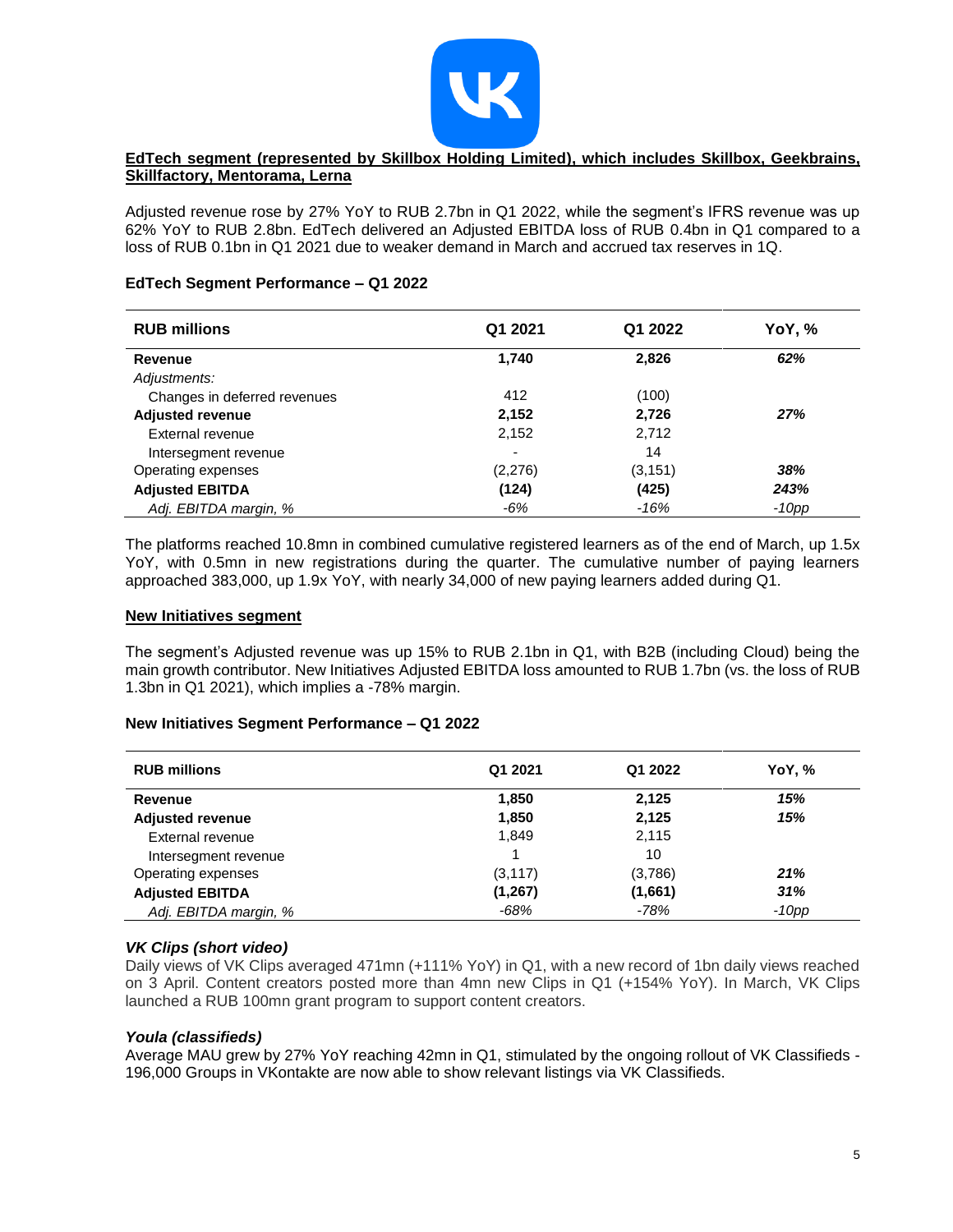

## **Joint Ventures**

### *O2O JV (equal 45.01% ownership between Sber and VK: Delivery Club 98%, Samokat 85%, r\_keeper 99%, Local Kitchen 85%, Citymobil 97%, Citydrive 77%)*

GMV of O2O JV reached RUB 56bn (+39% YoY) in Q1, with +84 YoY growth excluding Citymobil\*. Adjusted EBITDA burn stood at minus RUB 6.4bn with e-grocery being the main investment area. At the same time, continuous focus on operational efficiency resulted in an Adjusted EBITDA margin of minus 11% (as % of GMV), an improvement versus minus 16% in Q1 2021.

|                                | Q1 2021 | Q1 2022 | YoY, %  |
|--------------------------------|---------|---------|---------|
| GMV, RUB mn                    | 40,596  | 56,336  | 39%     |
| Revenue, RUB mn                | 10.320  | 22.544  | 118%    |
| <b>Adjusted EBITDA, RUB mn</b> | -6.476  | -6.379  | $-1.5%$ |
| Adj.EBITDA margin, as % of GMV | -16%    | $-11%$  | 4.6%    |

## **Key-asset highlights**

**Delivery Club** generated RUB 4.8bn in revenue (+75% YoY) in Q1, with a 71% YoY growth in orders (to 30.2mn). 1P orders stood at 67% of total platform orders in Q1 (versus 59% in Q1 2021), while e-grocery orders amounted to 29% of total (versus 11% in Q1 2021), with a new milestone of 120,000+ in daily delivered orders from retail stores reached in March. Delivery Club's partner network reached almost 56,900 in March (+31% YoY), including around 9,500 retail stores.

As a result of the expanding offer and the ongoing improvements in the service level (with an average delivery time of 29.6 minutes in Moscow in March), the average frequency increased QoQ and YoY, with ~5.4 orders/active user in Q1 and the number of active customers up 19% YoY to 5.6mn.

|                                                | Q1 2021 | Q1 2022 | YoY, % |
|------------------------------------------------|---------|---------|--------|
| Revenue, RUB mn                                | 2,770   | 4,842   | 75%    |
| Number of orders, mn                           | 17.6    | 30.2    | 71%    |
| Share of egrocery orders                       | 11%     | 29%     |        |
| Share of 1P orders                             | 59%     | 67%     |        |
| Number of vendors, thousands,<br>end of period | 43.3    | 56.9    | 31%    |
| Active customers, mn                           | 4.7     | 5.6     | 19%    |
| Average frequency, orders                      | 3.8     | 5.41    | 44%    |

**Samokat** grew revenue by 2.6x YoY (to RUB 15.3bn) in Q1, with 28.5mn in orders (+2.6x YoY), including up to 317,000 in daily orders in March. Samokat launched operations in 9 new cities in Q1, now available across 49 Russian cities with access to ~32% of the local population.

Samokat's dark store base reached 1,092 in March (+2.2x YoY), being among the largest globally.

The category base continues to expand with an addition of ready-to-eat food and Beauty in Moscow. The private label SKU base reached 764 and contributed almost 20% of revenue in Q1.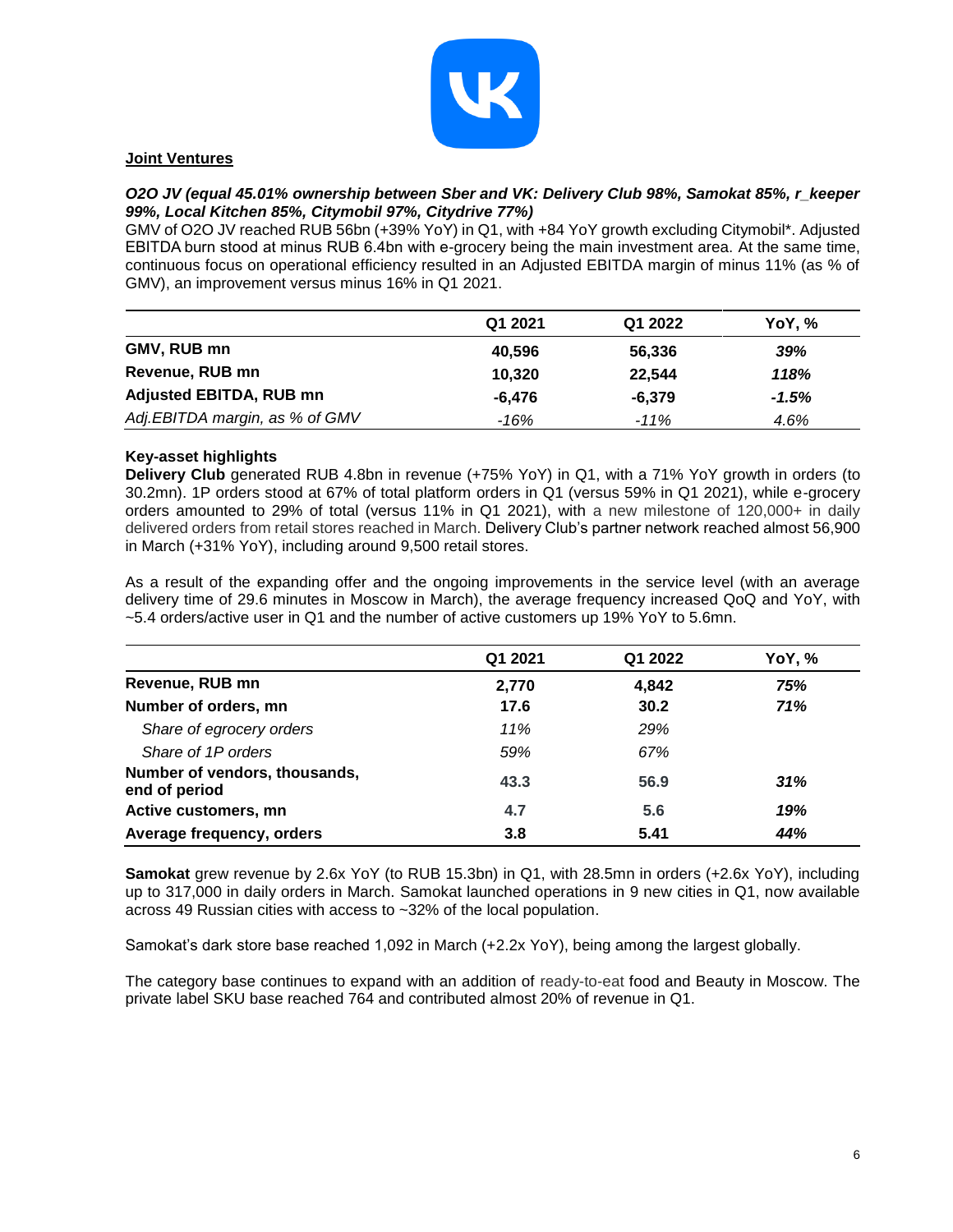

|                                                   | Q1 2021 | Q1 2022 | YoY, % |
|---------------------------------------------------|---------|---------|--------|
| GMV, RUB mn                                       | 6,872   | 17.941  | 161%   |
| Revenue, RUB mn                                   | 5,899   | 15,312  | 160%   |
| Share of revenue from private label<br>assortment | 16%     | 19%     |        |
| Number of orders, mn                              | 11.1    | 28.5    | 157%   |
| Number of dark stores                             | 490     | 1,092   | 123%   |

**Citydrive** grew rides by 1.8x YoY in Q1 through its 9,375 car park with GMV more than doubling to RUB 1.3bn.

|                               | Q1 2021 | Q1 2022 | YoY.% |
|-------------------------------|---------|---------|-------|
| GMV, RUB mn                   | 614     | 1.318   | 115%  |
| Number of rides, mn           | 1.6     | 2.9     | 83%   |
| Number of cars, end of period | 4,386   | 9,375   | 114%  |

*\*O2O JV has signed legally binding documents on the sale of Citymobil assets on April 15th. The deal is scheduled to be closed in Q2 2022.*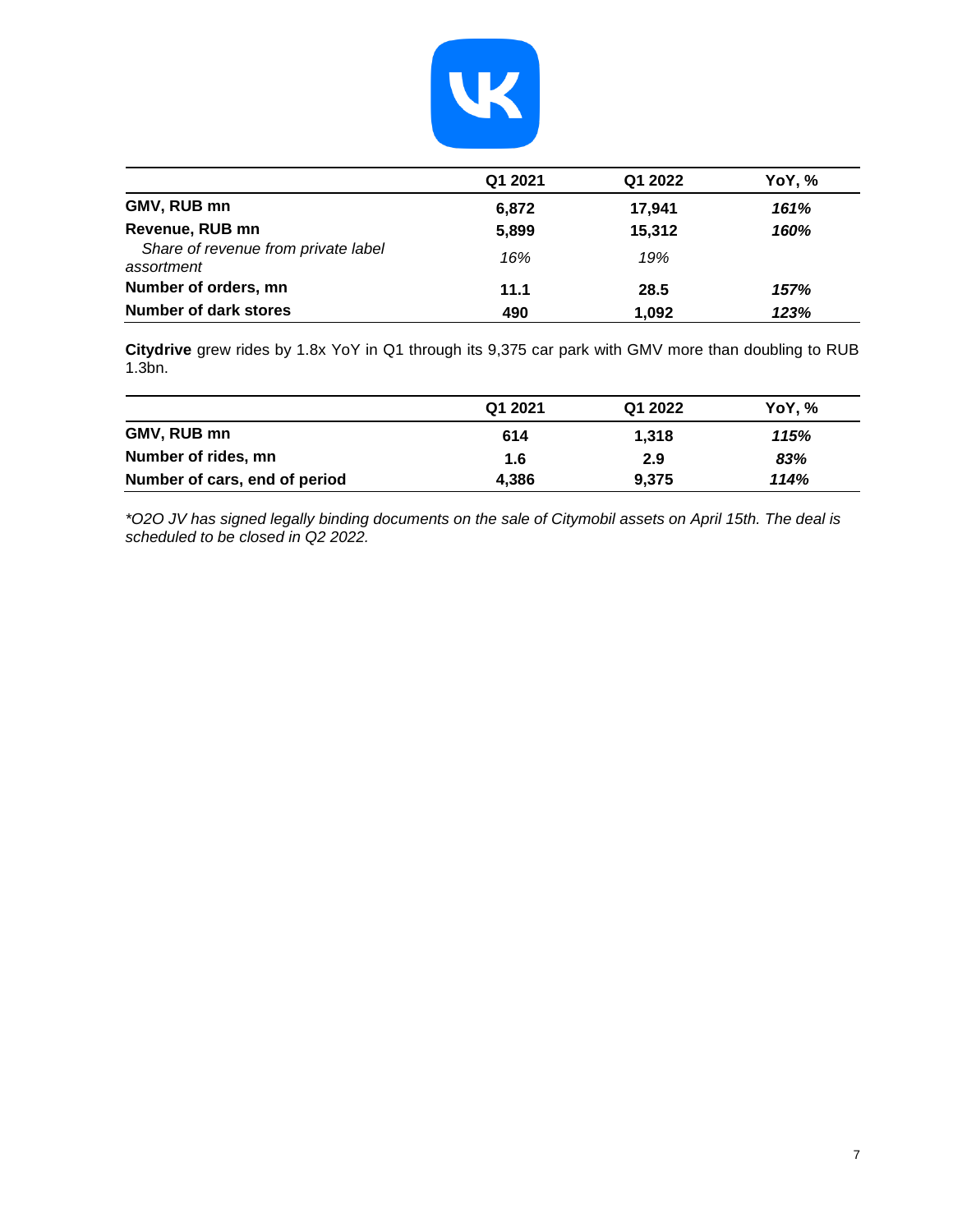

### **For further information please contact:**

Investors Tatiana Volochkovich Phone: +7 495 725 6357 extension: 3434 E-mail: [t.volochkovich@vk.team](mailto:t.volochkovich@vk.team)

Press Alina Fedorova Mobile: +7 916 238 1297 E-mail: [alina.fedorova@vk.team](mailto:alina.fedorova@vk.team)

## **Cautionary Statement regarding Forward Looking Statements and Disclaimers**

This press release contains statements of expectation and other forward-looking statements regarding future events or the future financial performance of the Group. You can identify forward looking statements by terms such as "expect", "believe", "anticipate", "estimate", "forecast", "intend", "will", "could", "may" or "might", the negative of such terms or other similar expressions including "outlook" or "guidance". The forwardlooking statements in this release are based upon various assumptions that are inherently subject to significant uncertainties and contingencies which are difficult or impossible to predict and may be beyond the Group's control. Actual results could differ materially from those discussed in the forward-looking statements herein. Many factors could cause actual results to differ materially from those discussed in the forward looking statements included herein, including competition in the marketplace, changes in consumer preferences, the degree of Internet penetration and online advertising in Russia, concerns about data security, claims of intellectual property infringement, adverse media speculation, changes in political, social, legal or economic conditions in Russia, exchange rate fluctuations, and the Group's success in identifying and responding to these and other risks involved in its business, including those referenced under "Risk Factors" in the Group's public filings. The forward-looking statements contained herein speak only as of the date they were made, and the Group does not intend to amend or update these statements except to the extent required by law to reflect events and circumstances occurring after the date hereof.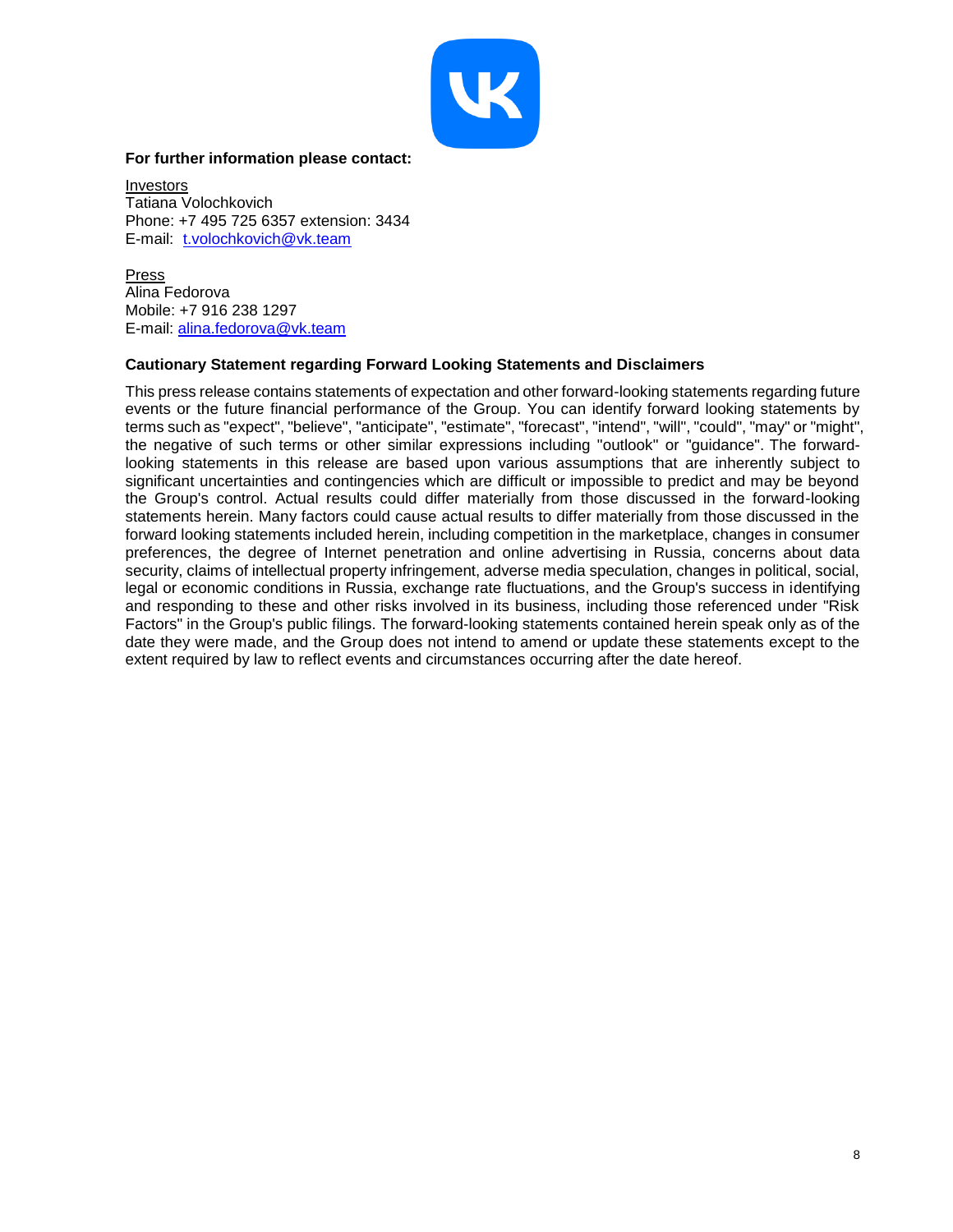

## **About VK**

VK develops the ecosystem helping millions of people with their day-to-day needs online. More than 90% of the Russian internet audience use it every day.

The ecosystem enables people to keep in touch (using social networks OK and VKontakte, messaging apps and email service), play video games (via MY.GAMES), get and offer items and services (via Youla), order food and grocery delivery (via Delivery Club, Samokat and Local Kitchen), get a ride (with Citydrive), master new skills (at GeekBrains, Skillbox and other educational services), buy and sell at AliExpress Russia and fulfill other needs.

The VK ecosystem features a number of shared elements bringing the services together. Users can sign in to different services with a single VK ID account, pay and earn cash back with the VK Pay platform, get discounts and deals with VK Combo, access their favorite services via the VK Mini Apps platform — and the Marusya voice assistant can help with any task.

The company offers enterprises to employ its dynamic ecosystem to digitize their business processes, providing a range of solutions from online promotion and predictive analytics to corporate social networks, cloud services and enterprise automation.

THE INFORMATION CONTAINED WITHIN THIS ANNOUNCEMENT IS DEEMED BY THE COMPANY TO CONSTITUTE INSIDE INFORMATION AS STIPULATED UNDER THE MARKET ABUSE REGULATION (REGULATION 596/2014/EU) AS IT FORMS PART OF UK DOMESTIC LAW PURSUANT TO THE EUROPEAN UNION (WITHDRAWAL) ACT 2018, AS AMENDED. UPON PUBLICATION OF THIS ANNOUNCEMENT VIA A REGULATORY INFORMATION SERVICE THIS INSIDE INFORMATION IS NOW CONSIDERED TO BE IN THE PUBLIC DOMAIN.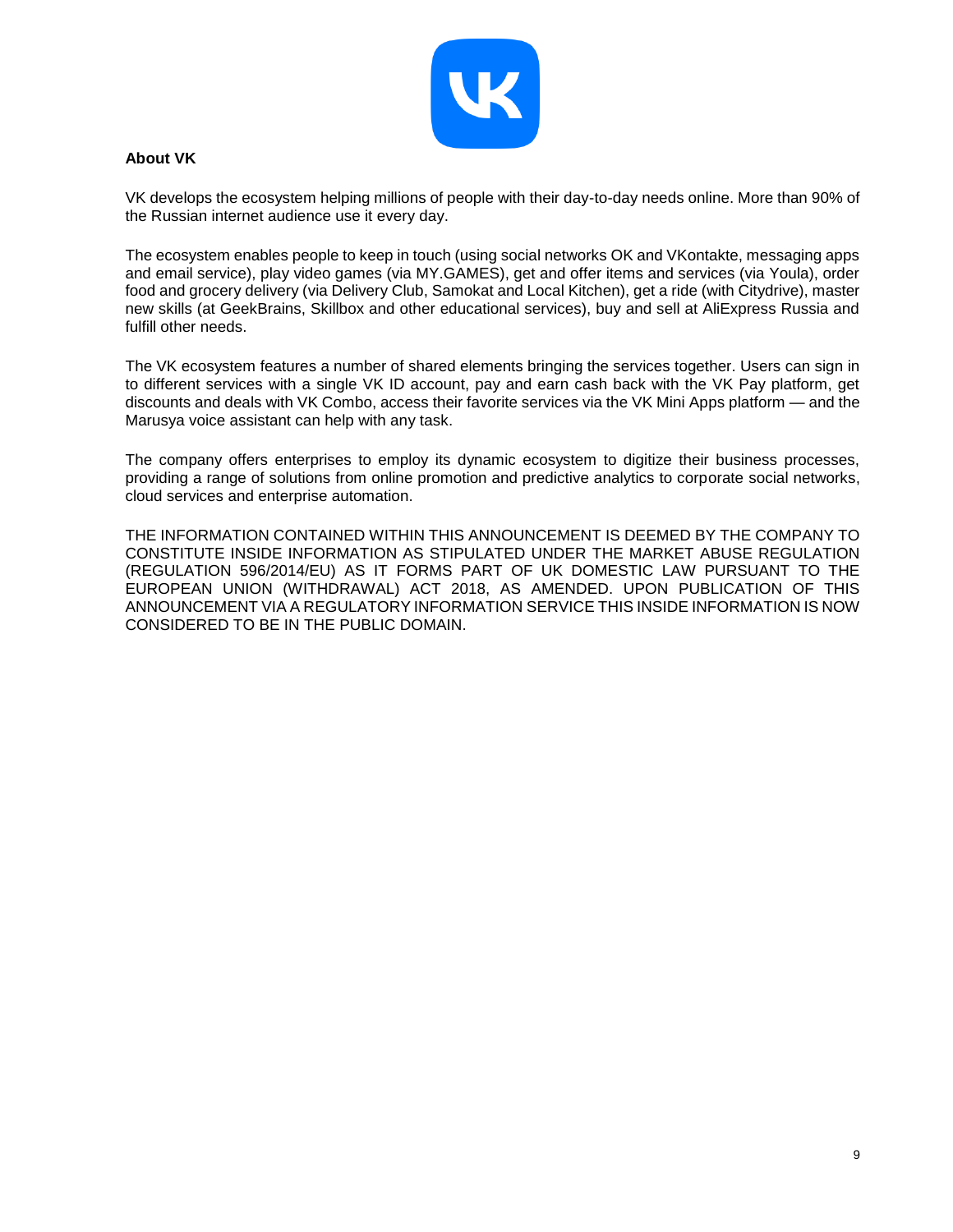

## **Filing of the Annual Report for FY 2021 and Interim Condensed Consolidated Financial Statements for Q1 2021**

The Group's Annual Report and audited consolidated financial statements for the year ended December 31, 2021 prepared in accordance with IFRS and accompanied by an independent auditor's report have been filed on the National Storage Mechanism appointed by the Financial Conduct Authority and can be accessed at https://data.fca.org.uk/#/nsm/nationalstoragemechanism or on the Group's website at https:// vk.company/media/files/vkarfy2021.pdf

The Group's interim condensed consolidated financial statements for the three months ended 31 March 2021 prepared in accordance with IFRS and accompanied by an independent auditor's review report have been filed on the National Storage Mechanism appointed by the Financial Conduct Authority and can be accessed at https://data.fca.org.uk/#/nsm/nationalstoragemechanism or on the Group's website at http:// vk.company/media/files/vkifrsq12022.pdf.

\*

|                                                |           | Three months ended 31 March |                      |
|------------------------------------------------|-----------|-----------------------------|----------------------|
| <b>RUB millions</b>                            | 2021      | 2022                        | YoY, %               |
| <b>Revenue</b>                                 |           |                             |                      |
| Online advertising                             | 10,471    | 11,106                      | 6.1%                 |
| MMO games                                      | 9,399     | 9,506                       | 1.1%                 |
| <b>Community IVAS</b>                          | 4,359     | 4,893                       | 12.3%                |
| Education technology services                  | 1,740     | 2,822                       | 62.2%                |
| Other revenue                                  | 1,766     | 2,250                       | 27.4%                |
| <b>Total revenue</b>                           | 27,735    | 30,577                      | 10.2%                |
| Adjustments                                    |           |                             |                      |
| <b>Barter revenues</b>                         |           | (15)                        | n/m                  |
| Changes in deferred revenues                   | 555       | 340                         | $-38.7%$             |
| Total adjusted revenue**                       | 28,290    | 30,902                      | 9.2%                 |
| <b>Operating expenses</b>                      |           |                             |                      |
| Personnel expenses                             | (7,964)   | (13, 792)                   | 73.2%                |
| Agent/partner fees                             | (7, 832)  | (9,021)                     | 15.2%                |
| Marketing expenses                             | (5,799)   | (7, 468)                    | 28.8%                |
| Server hosting expenses                        | (203)     | (210)                       | 3.4%                 |
| Professional services                          | (343)     | (281)                       | $-18.1%$             |
| Other operating expenses, excl. D&A            | (409)     | (1, 344)                    | n/m                  |
| <b>Total operating expenses</b><br>Adjustments | (22, 550) | (32, 116)                   | 42.4%                |
|                                                | 306       |                             |                      |
| Share-based payment transactions<br>Other      | 25        | 4,159                       | n/m                  |
| <b>Adjusted EBITDA**</b>                       | 6,071     | 16<br>2,961                 | $-36.0%$<br>$-51.2%$ |
|                                                | 21.5%     | 9.6%                        |                      |
| Adjusted EBITDA margin, %                      |           |                             |                      |
| <b>Net loss</b>                                | (2, 457)  | (54, 907)                   | n/m                  |
| Net loss margin                                | $-8.9%$   | $-179.6%$                   |                      |
| <b>Adjusted Net loss**</b>                     | (998)     | (7, 370)                    | n/m                  |
| Adjusted Net loss margin                       | $-3.5%$   | $-23.8%$                    |                      |

(\*) The numbers in this table and further in the document may not exactly foot or cross-foot due to rounding.

(\*\*) Please refer to "Presentation of Segment Financial Information" for reconciliation of non-IFRS measures (Adj.revenue, Adj EBITDA and Adj. net income/(loss) to IFRS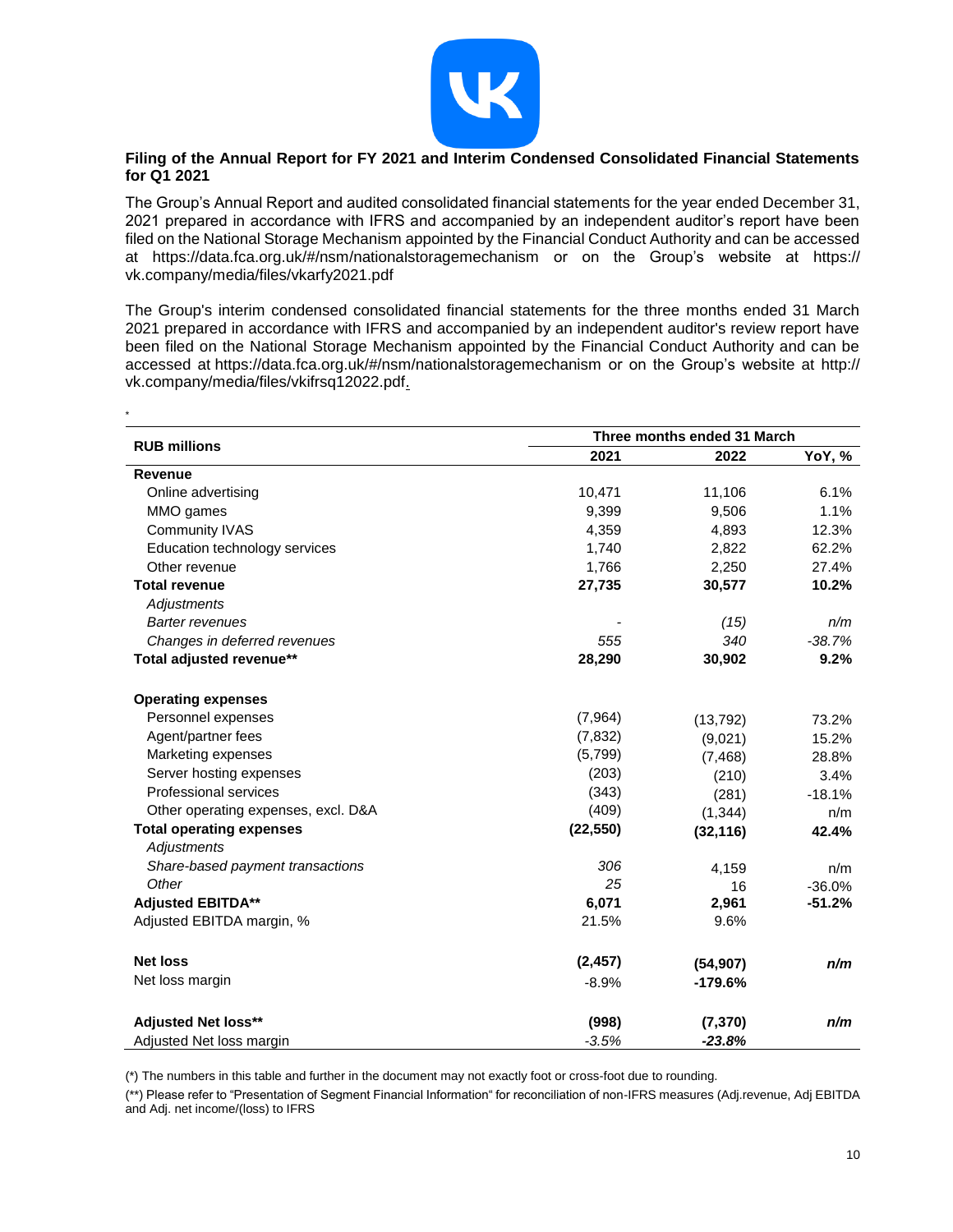

## **Operating Segments**

In order to assess operational performance and allocate resources, the Chief Executive Officer of the Group, who is the Group's Chief Operating Decision Maker (CODM), reviews selected items of each segment's income statement, assuming 100% ownership in all of the Group's key operating subsidiaries, based on management reporting.

In our effort to further enhance our reporting quality and transparency, the Group's aggregate segment financial information previously presented in the form of management (CODM) accounts has been transformed starting from Q1 2022. In addition to IFRS-based disclosure, we have reported adjusted metrics, which are used in the management decision making process, with a clear transition between IFRS-based results and adjusted metrics to be provided, including within segmental disclosure.

Revenue in Segments Performance correspond with revenue according to IFRS. To supplement the financial information prepared and presented in accordance with IFRS, we have presented the following non-IFRS financial measures: Adjusted revenue, Adjusted EBITDA, Adjusted Net profit.

The composition of the reporting segments reflects the Group's strategy, the way the business is managed and units' interconnection within its eco-system. The Group has identified the following reportable segments on this basis:

- Communications and Social;
- Games:
- Education Technologies (EdTech); and
- New initiatives,

The Communications and Social segment includes email, instant messaging and portal (main page and media projects). It earns substantially all revenues from display and context advertising. This segment also aggregates the Group's social network Vkontakte and two other social networks (OK and My World) and earns revenues from (i) commission from application developers based on the respective applications' revenue, (ii) user payments for virtual gifts, stickers and music subscriptions and (iii) online advertising, including display and context advertising. It also includes Search and music services. These businesses have similar nature and economic characteristics as they are represented by social networks and online communications, common type of customers for their products and services and are regulated under a similar regulatory environment.

The Games segment contains online gaming services, including MMO, social and mobile games, games streaming and platform solutions operated by the Group under the MY.GAMES brand and within the MY.GAMES ecosystem. It earns substantially all revenues from (i) sale of virtual in-game items to users (f2p) or sale of digital copies of the games (b2p), (ii) royalties for games and gaming solutions licensed to third-party online game operators (iii) in-game advertising and (iv) revenues from streaming services and gaming platform services.

The EdTech segment includes the Group's online education platforms with educational courses and programs (such as GeekBrains, Skillbox and Skillfactory) and earns substantially all revenue from individuals for education technology services.

The New initiatives reportable segment represents separate operating segments aggregated in one reportable segment for their similar nature of newly acquired or newly launched and dynamically developing businesses. This segment primarily consists of Youla classifieds that earns substantially all revenues from advertising and listing fees, VK Clips with potential to become a major separate product with the planned launch of own application and target presence across the various Group's services, B2B new projects including cloud along with other services, that are considered insignificant by the CODM for the purposes of performance review.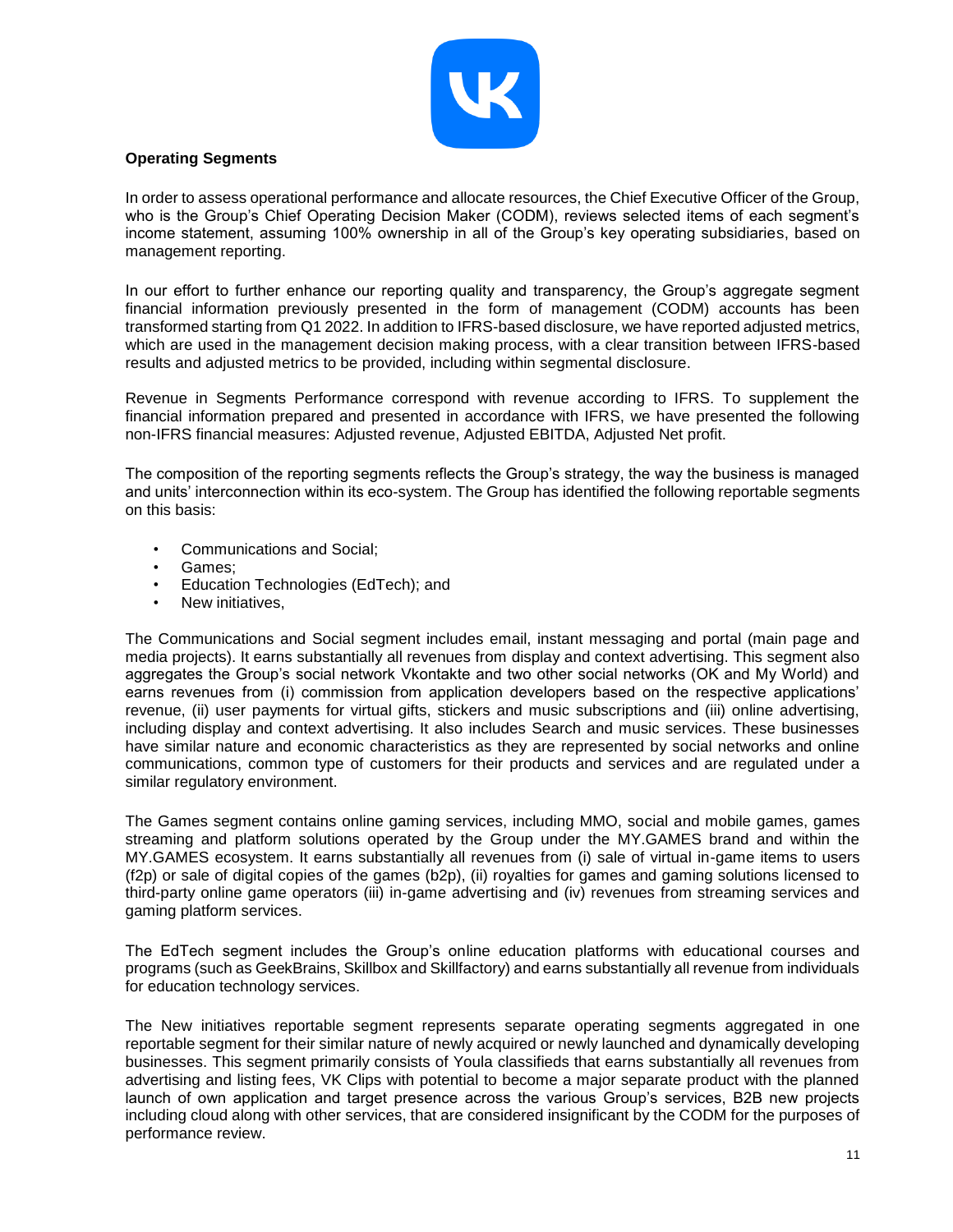

Since Q1 2022 the Group has changed its approach to allocation of corporate services expenses. The Group has analyzed the functionality of key services and defined appropriate drivers to allocate expenses of each service. Previously the Group applied a single driver in allocation of all corporate services expenses, based on the share of each segment in direct costs.

Non-allocated items - Allocations exclude services that are mostly related to general group issues, as well as expenses that cannot be tied to a particular BU, such as PR, Investor Relations, Government Relations, and other services.

| <b>RUB millions</b>                                                           | C&S     | Games     | <b>EdTech</b> | <b>New</b><br>initiatives | Non-<br>allocated | <b>Eliminations</b> | Group     |
|-------------------------------------------------------------------------------|---------|-----------|---------------|---------------------------|-------------------|---------------------|-----------|
| <b>Revenue</b>                                                                | 14,644  | 11,061    | 2,826         | 2,125                     | 15                | (94)                | 30,577    |
| Adjustments                                                                   |         |           |               |                           |                   |                     |           |
| <b>Barter revenues</b>                                                        |         |           |               |                           | (15)              |                     | (15)      |
| Changes in deferred<br>revenues                                               | (34)    | 474       | (100)         |                           |                   |                     | 340       |
| <b>Adjusted revenue</b>                                                       | 14,610  | 11,535    | 2,726         | 2,125                     |                   | (94)                | 30,902    |
| External revenue                                                              | 14,577  | 11,498    | 2,712         | 2,115                     |                   |                     | 30,902    |
| Intersegment revenue                                                          | 33      | 37        | 14            | 10                        |                   | (94)                |           |
| <b>Total operating expenses</b>                                               | (9,701) | (11, 314) | (3, 151)      | (3,786)                   | (4,258)           | 94                  | (32, 116) |
| Adjustments<br>Share-based payment<br>transactions                            |         |           |               |                           | 4,159             |                     | 4,159     |
| Other                                                                         |         |           |               |                           | 16                |                     | 16        |
| <b>Adjusted EBITDA</b><br><b>Adjusted EBITDA</b>                              | 4,909   | 221       | (425)         | (1,661)                   | (83)              |                     | 2,961     |
| margin, %                                                                     | 33.6%   | 1.9%      | $-15.6%$      | $-78.2%$                  |                   |                     | 9.6%      |
| <b>Group Adjusted net loss</b>                                                |         |           |               |                           |                   |                     | (7, 370)  |
| Adjusted profit margin, %                                                     |         |           |               |                           |                   |                     | $-23.8%$  |
| Including Share of loss of equity accounted associates<br>and joint ventures: |         |           |               |                           |                   |                     |           |
| Aliexpress Russia JV                                                          |         |           |               |                           |                   |                     | (828)     |
| <b>O2O JV</b>                                                                 |         |           |               |                           |                   |                     | (5, 104)  |
| Umskul associate                                                              |         |           |               |                           |                   |                     | 69        |
| Uchi.ru associate                                                             |         |           |               |                           |                   |                     | 37        |
| Other                                                                         |         |           |               |                           |                   |                     | (41)      |

## **Operating Segments Performance – Q1 2022**

## **Operating Segments Performance – Q1 2021**

| <b>RUB millions</b>                                | C&S                      | Games    | <b>EdTech</b> | <b>New</b><br>initiatives | Non-<br>allocated | <b>Eliminations</b>              | Group     |
|----------------------------------------------------|--------------------------|----------|---------------|---------------------------|-------------------|----------------------------------|-----------|
| Revenue                                            | 13,301                   | 10,925   | 1,740         | 1,850                     | 0                 | (81)                             | 27,735    |
| Adjustments<br>Changes in deferred<br>revenues     | 117                      | 26       | 412           |                           |                   | $\overline{\phantom{0}}$         | 555       |
| <b>Adjusted revenue</b>                            | 13,418                   | 10.951   | 2,152         | 1,850                     |                   | (81)<br>۰                        | 28,290    |
| External revenue                                   | 13,362                   | 10,927   | 2,152         | 1,849                     |                   | -                                | 28,290    |
| Intersegment revenue                               | 56                       | 24       |               |                           |                   | (81)<br>$\overline{\phantom{a}}$ |           |
| <b>Total operating expenses</b>                    | (7, 804)                 | (8, 872) | (2, 276)      | (3, 117)                  | (562)             | 81                               | (22, 550) |
| Adjustments<br>Share-based payment<br>transactions | -                        | -        |               | $\overline{\phantom{0}}$  | 306               |                                  | 306       |
| Other                                              | $\overline{\phantom{0}}$ |          |               | $\overline{\phantom{0}}$  | 25                | ۰                                | 25        |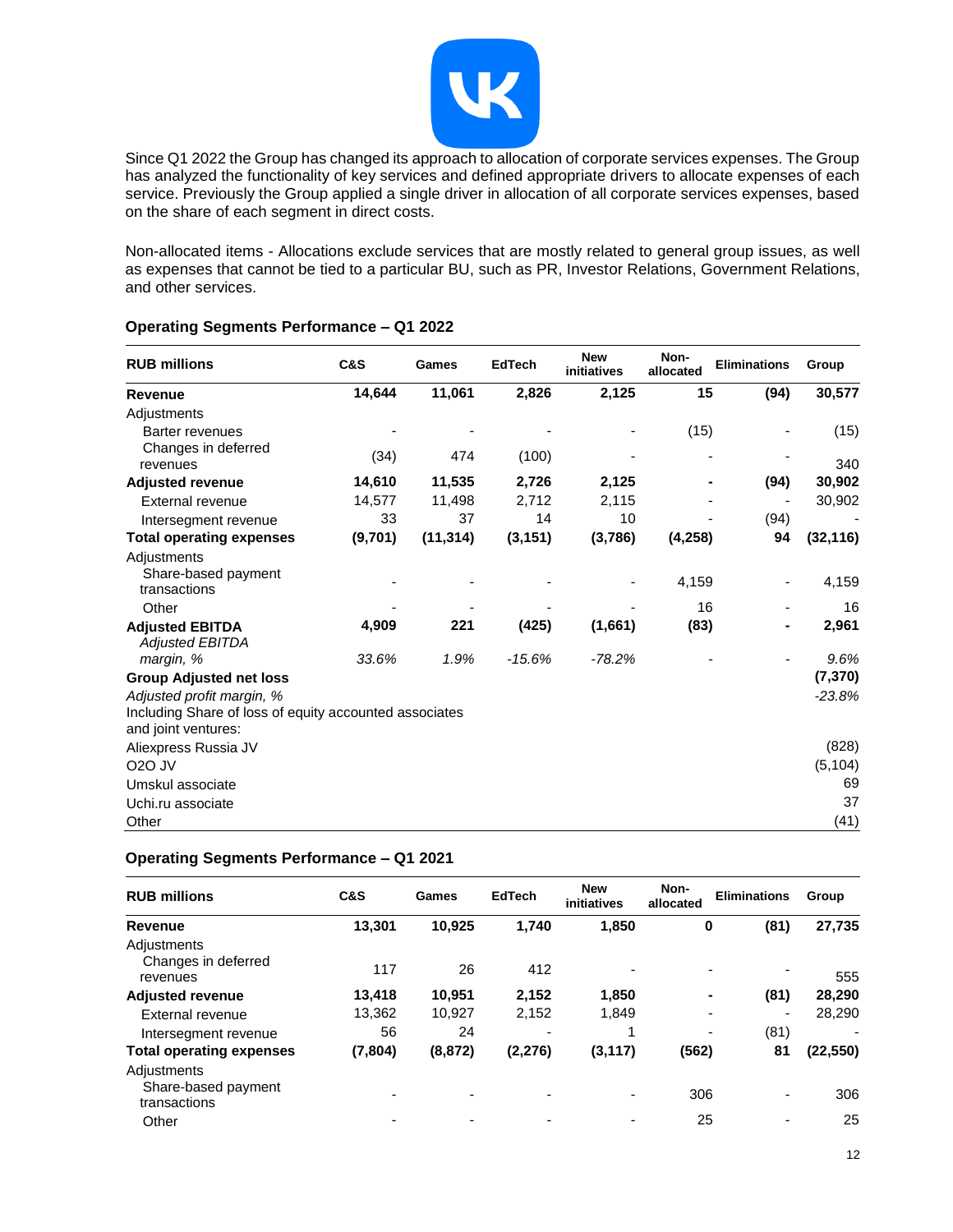| <b>Adjusted EBITDA</b>                                                        | 5,614 | 2,079 | (124)   | (1, 267) | (231) | $\blacksquare$ | 6,071    |
|-------------------------------------------------------------------------------|-------|-------|---------|----------|-------|----------------|----------|
| <b>Adjusted EBITDA</b><br>margin, %                                           | 41.8% | 19.0% | $-5.8%$ | $-68.5%$ |       | 0.0%           | 21.5%    |
| <b>Group Adjusted net loss</b>                                                |       |       |         |          |       |                | (998)    |
| Net Adjusted profit margin, %                                                 |       |       |         |          |       |                | $-3.5%$  |
| Including Share of loss of equity accounted associates<br>and joint ventures: |       |       |         |          |       |                |          |
| Aliexpress Russia JV                                                          |       |       |         |          |       |                | (478)    |
| O <sub>2</sub> O JV                                                           |       |       |         |          |       |                | (3, 313) |
| Uchi.ru associate                                                             |       |       |         |          |       |                | 46       |
| Other                                                                         |       |       |         |          |       |                | 801      |

## **Liquidity**

As of 31 March 2022, the Group had RUB 19,086m of cash and RUB 73,473m of debt outstanding (excluding lease liabilities), therefore the Group's net debt position was RUB 54,387 million.

### **Presentation of Segment Financial Information**

The Group aggregate segment financial information is derived from the financial information used by management to manage the Group's business by aggregating the segment financial data of the Group's operating segments and eliminating intra-segment and inter-segment revenues and expenses. Group aggregate segment financial information differs significantly from the financial information presented on the face of the Group's consolidated financial statements in accordance with IFRS. In particular:

- The Group's segment financial information excludes certain IFRS adjustments which are not analysed by management in assessing the core operating performance of the business. Such adjustments affect such major areas as revenue recognition, share-based payment transactions, disposal of and impairment of investments, fair value adjustments, amortisation and impairment thereof, net foreign exchange gains and losses, as well as irregular non-recurring items that occur from time to time and are evaluated for adjustment as and when they occur. The tax effect of these adjustments is also excluded from segment reporting.
- Segment revenues do not reflect certain other adjustments required when presenting consolidated revenues under IFRS. For example, segment revenue excludes barter revenues and adjustments to defer online gaming, social network and education revenues under IFRS.

A reconciliation of group adjusted EBITDA to IFRS consolidated loss before income tax expense of the Group for the three months ended 31 March 2021 and 2022 is presented below:

| <b>RUB millions</b>                                             | Q1 2022   | Q1 2021  |
|-----------------------------------------------------------------|-----------|----------|
| <b>Group Adjusted EBITDA</b>                                    | 2,961     | 6,071    |
| Barter revenue                                                  | 15        |          |
| Changes in deferred revenues                                    | (340)     | (555)    |
| Share-based payment transactions                                | (4, 159)  | (306)    |
| Other                                                           | (16)      | (25)     |
| Depreciation and amortisation                                   | (5,272)   | (4, 430) |
| Impairment of intangible assets                                 | (1,009)   |          |
| Share of loss of equity accounted associates and joint ventures | (10, 568) | (3,289)  |
| Finance income                                                  | 256       | 130      |
| Finance expenses                                                | (6, 757)  | (962)    |
| Other non-operating (loss)/income                               | (85)      | 39       |
| Goodwill impairment                                             | (9,256)   |          |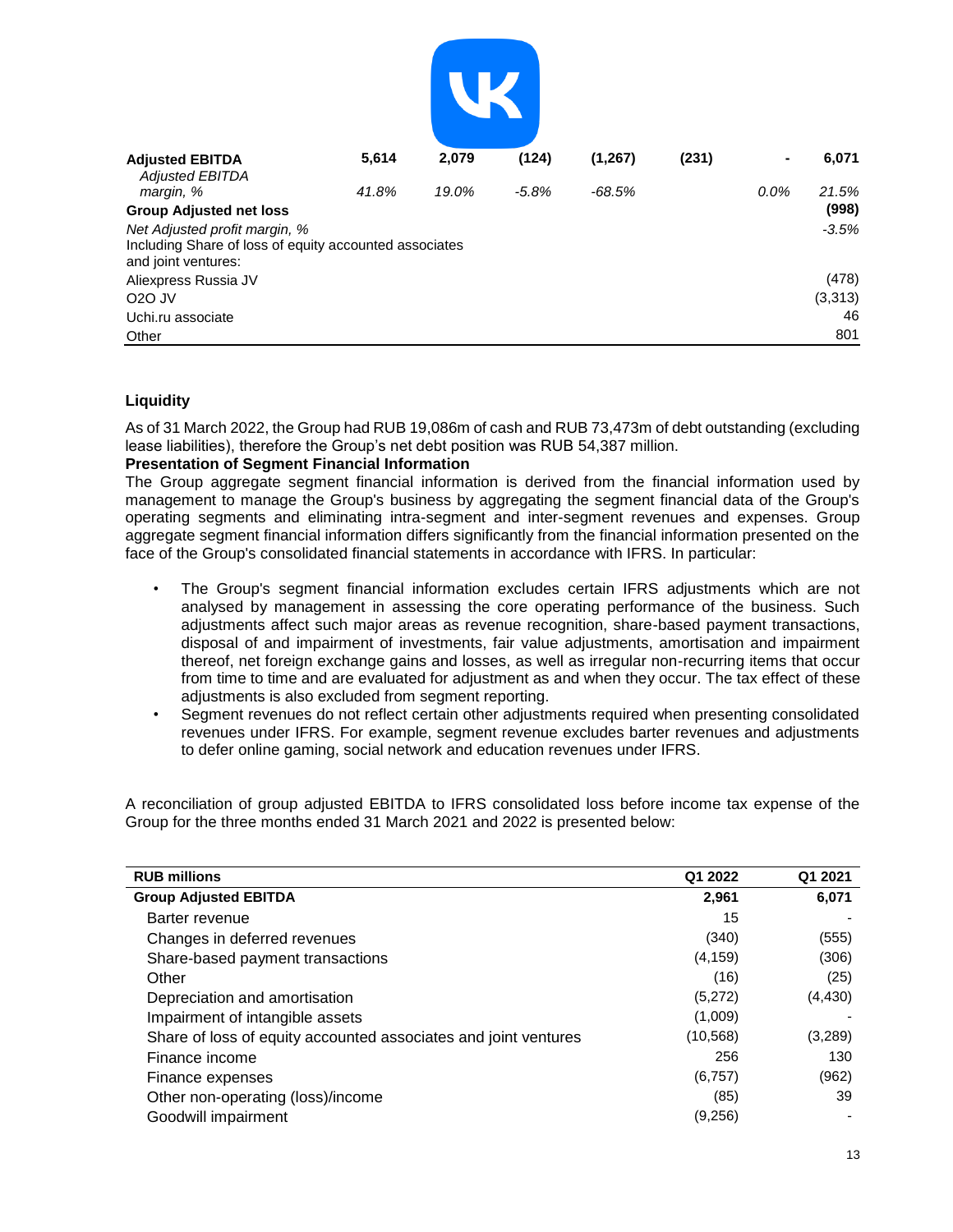

| Net (loss)/gain on derivative financial assets and liabilities at fair<br>value through profit or loss | (4, 440)  | 1.299   |
|--------------------------------------------------------------------------------------------------------|-----------|---------|
| Impairment of equity accounted associates and joint ventures                                           | (12, 825) |         |
| Loss on remeasurement of financial instruments                                                         | (150)     | (174)   |
| Expected credit loss allowance on restricted cash                                                      | (3,736)   |         |
| Net foreign exchange loss                                                                              | (1,724)   | (600)   |
| Consolidated loss before income tax expense under IFRS                                                 | (57, 105) | (2,802) |

A reconciliation of Group adjusted net loss to IFRS consolidated net loss of the Group for the three months ended 31 March 2021 and 2022 is presented below:

| <b>RUB millions</b>                                                                                  | Q1 2022   | Q1 2021 |
|------------------------------------------------------------------------------------------------------|-----------|---------|
| <b>Group Adjusted net loss</b>                                                                       | (7, 370)  | (998)   |
| Changes in deferred revenues                                                                         | (340)     | (555)   |
| Share-based payment transactions                                                                     | (4, 159)  | (306)   |
| Other non-operating (loss)/income                                                                    | (85)      | 39      |
| Goodwill impairment                                                                                  | (9,256)   |         |
| Impairment of intangible assets                                                                      | (1,009)   |         |
| Net (loss)/gain on financial assets and liabilities at fair value<br>through profit or loss          | (4, 440)  | 1,299   |
| Impairment of equity accounted associates and joint ventures                                         | (12, 825) |         |
| Loss on remeasurement of financial instruments                                                       | (150)     | (174)   |
| Expected credit loss allowance on restricted cash                                                    | (3,736)   |         |
| Net foreign exchange loss                                                                            | (1,724)   | (600)   |
| Amortisation of fair value adjustments to intangible assets                                          | (841)     | (1,006) |
| Net loss on financial liabilities at amortised cost                                                  | (5,626)   | (216)   |
| Differences in recognition of net share in loss of equity accounted<br>associates and joint ventures | (4,701)   | (345)   |
| Other                                                                                                | (38)      | (119)   |
| Tax effect of the adjustments                                                                        | 1,393     | 524     |
| <b>Consolidated net loss under IFRS</b>                                                              | (54,907)  | (2,457) |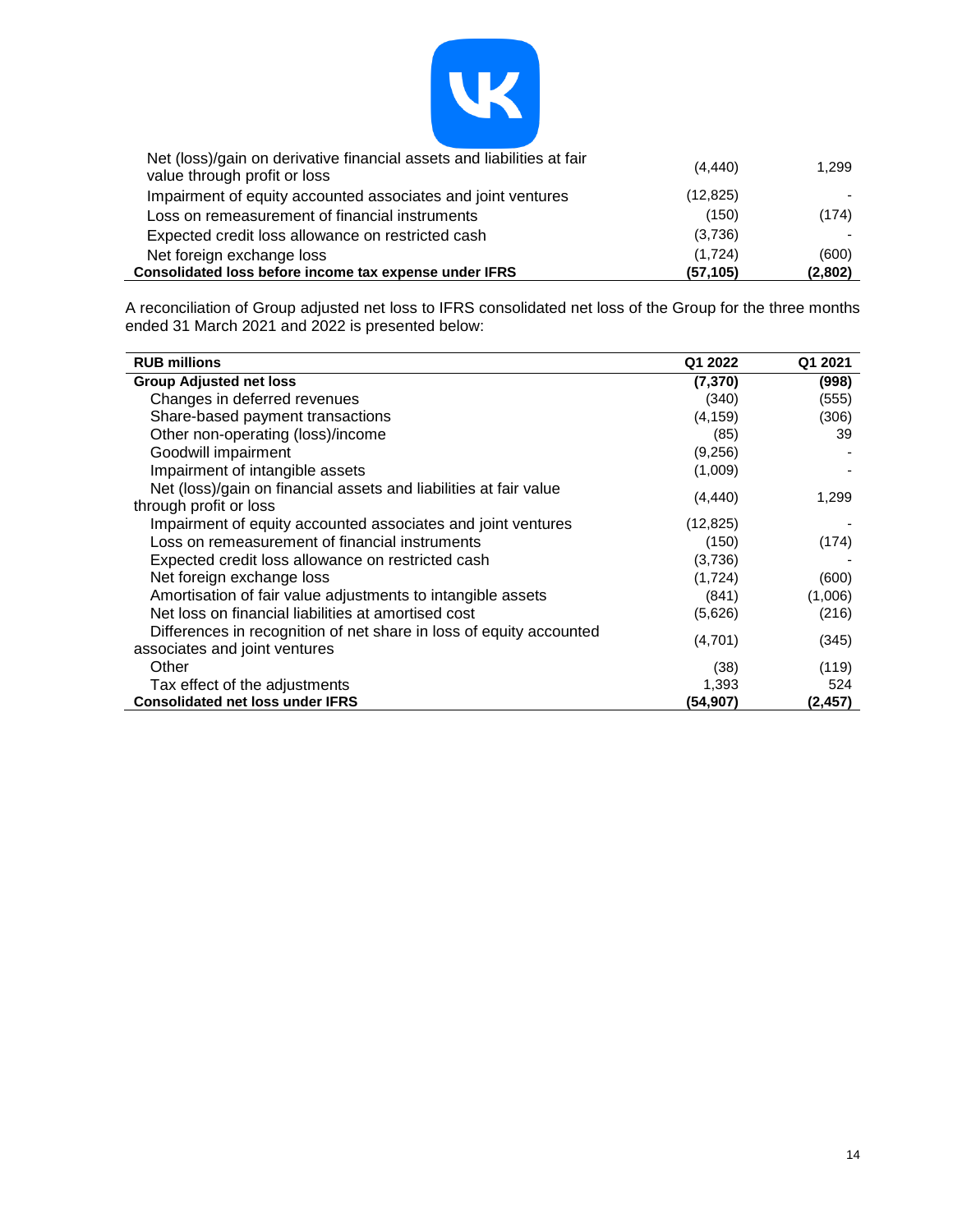

## **Interim Condensed Consolidated IFRS Statement of Financial Position**

| <b>RUB millions</b>                                                    | March 31,<br>2022 | December 31,<br>2021 |
|------------------------------------------------------------------------|-------------------|----------------------|
| <b>ASSETS</b>                                                          |                   |                      |
| <b>Non-current assets</b>                                              |                   |                      |
| Investments in equity accounted associates and joint ventures          | 33,935            | 48,921               |
| Goodwill                                                               | 129,344           | 138,600              |
| Right-of-use assets                                                    | 15,110            | 14,843               |
| Other intangible assets                                                | 17,238            | 18,324               |
| Property and equipment                                                 | 18,035            | 15,798               |
| Financial assets at fair value through profit or loss                  | 6,749             | 6,903                |
| Deferred income tax assets                                             | 6,688             | 5,157                |
| Long-term loans issued                                                 | 64                | 69                   |
| Advance under office lease contracts                                   | 461               | 462                  |
| <b>Total non-current assets</b>                                        | 227,624           | 249,077              |
| <b>Current assets</b>                                                  |                   |                      |
| Trade accounts receivable                                              | 16,771            | 20,688               |
| Prepaid income tax                                                     | 841               | 359                  |
| Prepaid expenses and advances to suppliers                             | 3,167             | 2,353                |
| Loans issued                                                           | 107               | 109                  |
| Inventories                                                            | 143               | 157                  |
| Other current assets                                                   | 2,117             | 1,445                |
| Cash and cash equivalents                                              | 19,086            | 23,737               |
| <b>Total current assets</b>                                            | 42,232            | 48,848               |
| <b>Total assets</b>                                                    | 269,856           | 297,925              |
| <b>EQUITY AND LIABILITIES</b>                                          |                   |                      |
| Equity attributable to equity holders of the parent                    |                   |                      |
| <b>Issued capital</b>                                                  |                   |                      |
| Share premium                                                          | 80,616            | 79,397               |
| Treasury shares                                                        | (1,039)           | (1,044)              |
| Retained earnings                                                      | 35,279            | 89,985               |
| Foreign currency translation reserve                                   | 5,182             | 1,578                |
| Total equity attributable to equity holders of the parent              | 120,038           | 169,916              |
| Non-controlling interests                                              | 109               | 346                  |
| <b>Total equity</b>                                                    | 120,147           | 170,262              |
| <b>Non-current liabilities</b>                                         |                   |                      |
| Deferred income tax liabilities                                        | 1,060             | 1,228                |
| Deferred revenue                                                       | 1,489             | 1,455                |
| Non-current lease liabilities                                          | 10,915            | 11,327               |
| Non-current financial liabilities at fair value through profit or loss | 1,015             | 879                  |
| Long-term interest-bearing loans and bonds                             | 23,410            | 50,810               |
| Other non-current liabilities                                          | 579               | 522                  |
| <b>Total non-current liabilities</b>                                   | 38,468            | 66,221               |
| <b>Current liabilities</b>                                             |                   |                      |
| Trade accounts payable                                                 | 15,650            | 14,541               |
| Income tax payable                                                     | 2,857             | 3,208                |
| VAT and other taxes payable                                            | 5,079             | 4,391                |
| Deferred revenue and customer advances                                 | 18,831            | 17,980               |
| Short-term portion of long-term interest-bearing loans and bonds       | 50,063            | 7,078                |
| <b>Current lease liabilities</b>                                       | 5,387             | 4,121                |
| Current financial liabilities at fair value through profit or loss     | 3,829             |                      |
| Other payables and accrued expenses                                    | 9,545             | 10,123               |
| <b>Total current liabilities</b>                                       | 111,241           | 61,442               |
| <b>Total liabilities</b>                                               | 149,709           | 127,663              |
| <b>Total equity and liabilities</b>                                    | 269,856           | 297,925              |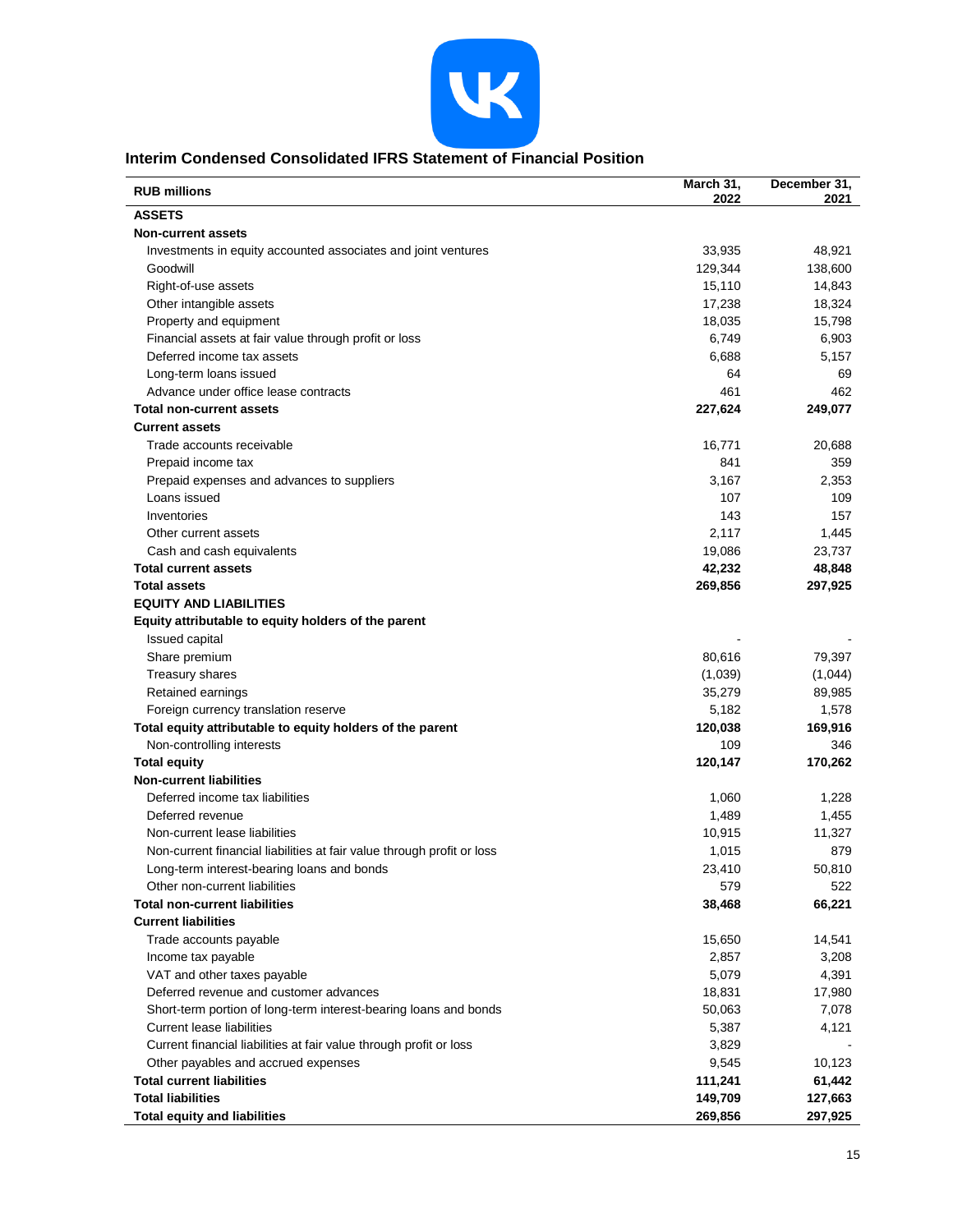

## **Interim Condensed Consolidated IFRS Statement of Comprehensive Income**

| <b>RUB millions</b>                                                                                    | Three months ended March 31, |           |
|--------------------------------------------------------------------------------------------------------|------------------------------|-----------|
|                                                                                                        | 2022                         | 2021      |
| Online advertising                                                                                     | 11,106                       | 10,471    |
| MMO games                                                                                              | 9,506                        | 9,399     |
| <b>Community IVAS</b>                                                                                  | 4,893                        | 4,359     |
| Education technology services                                                                          | 2,822                        | 1,740     |
| Other revenue                                                                                          | 2,250                        | 1,766     |
| <b>Total revenue</b>                                                                                   | 30,577                       | 27,735    |
| Personnel expenses                                                                                     | (13, 792)                    | (7,964)   |
| Agent/partner fees                                                                                     | (9,021)                      | (7, 832)  |
| Marketing expenses                                                                                     | (7, 468)                     | (5,799)   |
| Server hosting expenses                                                                                | (210)                        | (203)     |
| <b>Professional services</b>                                                                           | (281)                        | (343)     |
| Other operating expenses                                                                               | (1, 344)                     | (409)     |
| <b>Total operating expenses</b>                                                                        | (32, 116)                    | (22, 550) |
| Depreciation and amortisation                                                                          | (5,272)                      | (4, 430)  |
| Impairment of intangible assets                                                                        | (1,009)                      |           |
| Share of loss of equity accounted associates and joint ventures                                        | (10, 568)                    | (3,289)   |
| Finance income                                                                                         | 256                          | 130       |
| Finance expenses                                                                                       | (6,757)                      | (962)     |
| Other non-operating (loss)/gain                                                                        | (85)                         | 39        |
| Goodwill impairment                                                                                    | (9,256)                      |           |
| Net (loss)/gain on financial assets and liabilities at fair value through profit or<br>loss            | (4, 440)                     | 1,299     |
| Impairment of equity accounted associates and joint ventures                                           | (12, 825)                    |           |
| Loss on remeasurement of financial instruments                                                         | (150)                        | (174)     |
| Expected credit loss allowance on restricted cash                                                      | (3,736)                      |           |
| Net foreign exchange loss                                                                              | (1, 724)                     | (600)     |
| Loss before income tax expense                                                                         | (57, 105)                    | (2,802)   |
| Income tax benefit                                                                                     | 2,198                        | 345       |
| <b>Net loss</b>                                                                                        | (54, 907)                    | (2, 457)  |
| Other comprehensive income<br>Other comprehensive income that may be reclassified to profit or loss in |                              |           |
| subsequent periods                                                                                     |                              |           |
| Effect of translation to presentation currency of Group's joint ventures                               | 1,002                        | 229       |
| Exchange difference on translation of foreign operations                                               | 2,602                        | 387       |
| Total other comprehensive income that may be reclassified to profit or loss<br>in subsequent periods   | 3,604                        | 616       |
| Total other comprehensive income net of tax effect of 0                                                | 3,604                        | 616       |
| Total comprehensive loss, net of tax                                                                   | (51, 303)                    | (1, 841)  |
| Net loss, attributable to:                                                                             |                              |           |
| Equity holders of the parent                                                                           | (54, 706)                    | (2, 465)  |
| Non-controlling interests                                                                              | (201)                        | 8         |
| Total comprehensive loss, net of tax, attributable to:                                                 |                              |           |
| Equity holders of the parent                                                                           | (51, 102)                    | (1,849)   |
| Non-controlling interests                                                                              | (201)                        | 8         |
| Loss per share, in RUB:                                                                                |                              |           |
| Basic loss per share attributable to ordinary equity holders of the parent                             | (242)                        | (11)      |
| Diluted earnings per share attributable to ordinary equity holders of the parent                       | n/a                          | n/a       |